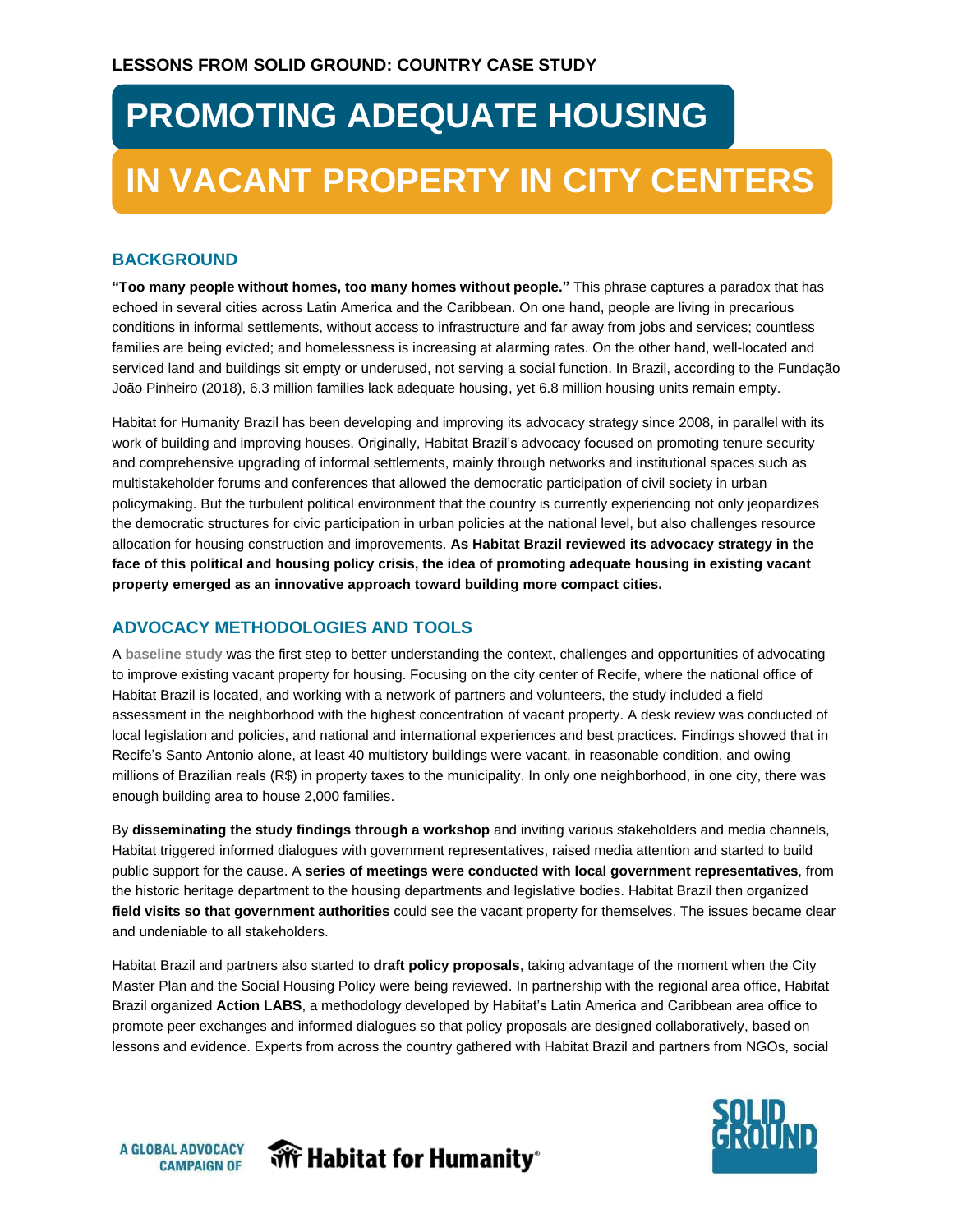movements, academia and local government to discuss the challenges and opportunities for action. As a result of this effort, a series of **policy recommendations** was drafted, disseminated and mutually supported by coalition members to ensure a commitment to convert vacant property into affordable, adequate housing units for the most vulnerable groups in the city and metropolitan region.

In parallel, Habitat Brazil was **building public support through a communication strategy** that included the dissemination of both technical information and human-interest stories through social media, mail, TV, radio and newspapers. A highlight of this strategy was the preparation of a documentary called *[Who Lives There](http://solidgroundcampaign.org/blog/who-lives-there-documentary-about-families-facing-eviction)* (*Quem Mora Lá* in Portuguese), which tells the story of families living in risk of eviction who organize themselves and occupy a vacant building in downtown Recife.

#### **IMPACT, SUCCESSES AND LESSONS**

**Evidence, quantitative and qualitative data, and life stories** supported the advocacy work of Habitat Brazil and its partners in drafting sharper policy proposals and recommendations, strengthening their voice in public spaces. "With this study, we are more prepared and confident to participate in public debates about vacant property, and the local governments can't deny the urgency for action," says Socorro Leite, national director of Habitat Brazil. The study also signaled the opportunity to engage with different stakeholders, such as the Catholic Church, an important property holder in Brazil. Alongside this advocacy initiative focused on vacant property, Habitat Brazil has been monitoring cases of land conflicts and forced evictions in Recife and the metropolitan region, which provides a more comprehensive perspective of the housing issues to be addressed.

**Disseminating the movie and study findings through different channels** also increased the visibility and legitimacy of Habitat Brazil, strengthening its role as a reference institution on the issue. Habitat has been increasingly invited to speak and participate in local and national events at universities, governmental public hearings and even some spaces usually inaccessible to civil society, such as judicial public defense offices. This helped to raise the awareness of different stakeholders, including government and legislative representatives, and to build public support by challenging stereotypes and engaging new audiences with housing and land issues.

This advocacy program also was an opportunity to discuss **forms of tenure security in cities** besides the conventional approaches that tend to focus on individual private ownership. Creative alternatives have been explored during the policy proposal phase, such as social rent or collective or cooperative ownership arrangements, along with other approaches that combine housing with livelihood opportunities and ensure the sustainability of the social interest developments.

**Working through a strong coalition and diverse networks of partners backs up Habitat Brazil's advocacy strategy.** That means the policy proposals and recommendations, and the positions taken in the coalition, are drafted and supported through a collective process, informed by different perspectives on the issue, including voices from the grassroots and social movements sector to the academia and professional sectors. As a result, Habitat Brazil helped to ensure programmatic lines for converting vacant property into affordable housing units in the Recife Local Plan for Social Housing and in the City Master Plan. In addition, the municipality recently passed a decree enabling civil society to report vacant property that should be reclaimed by the municipality. This is likely an indirect result of Habitat Brazil's advocacy work.

**However, changes in policies and even public commitments by governments to address an issue are sometimes too far from actual changes in people's lives, particularly in developing contexts.** "With limited resources, our role was to trigger an informed debate with the relevant stakeholders and position the issue," Socorro says. "But we still have a huge load of work ahead to ensure budget for policy implementation and to monitor



**A GLOBAL ADVOCACY CAMPAIGN OF**